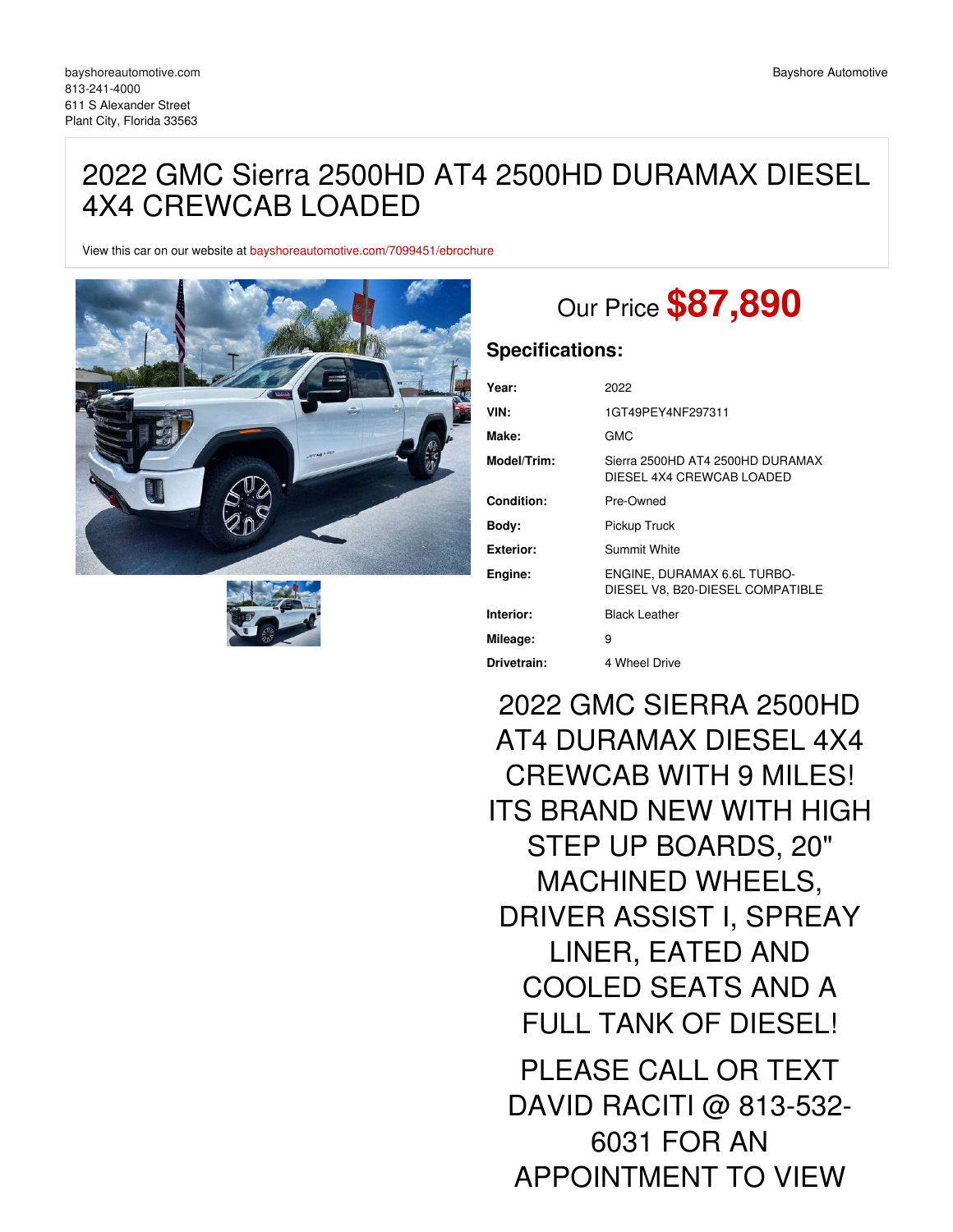# THIS SPECIAL VEHICLE.

APPOINTMENT TO VIEW

WE STOCK OVER 60 CUSTOM JEEPS AND TRUCKS AND 30 UNBUILT JEEPS, READY FOR YOU TO DESIGN!

WE HAVE A DESIGN TEAM THAT CAN MAKE YOUR JEEP OR TRUCK THE ONE OF YOUR DREAMS. WE INSTALL TURBO CHARGERS, AUDIO, VIDEO, WRAPS, LINE-X COATINGS, LED LIGHTING AND MORE...ALL THE UPGRADES WE SELL ARE BRAND NEW AND UNDER FACTORY WARRANTY.

WE PROVIDE FINANCING NATION WIDE INCLUDING CHASE, ALLY, GMAC AND LOCAL CREDIT UNIONS. TRADE-INS ARE ALWAYS WELCOME.FLY DOWN AND DRIVE HOME OR I WILL ARRANGE SHIPPING WORLD WIDE. AIRPORT PICK UP IS FREE OF CHARGE. WE WILL SUPPLY A 30 DAY TEMP TAG FOR OUT OF STATE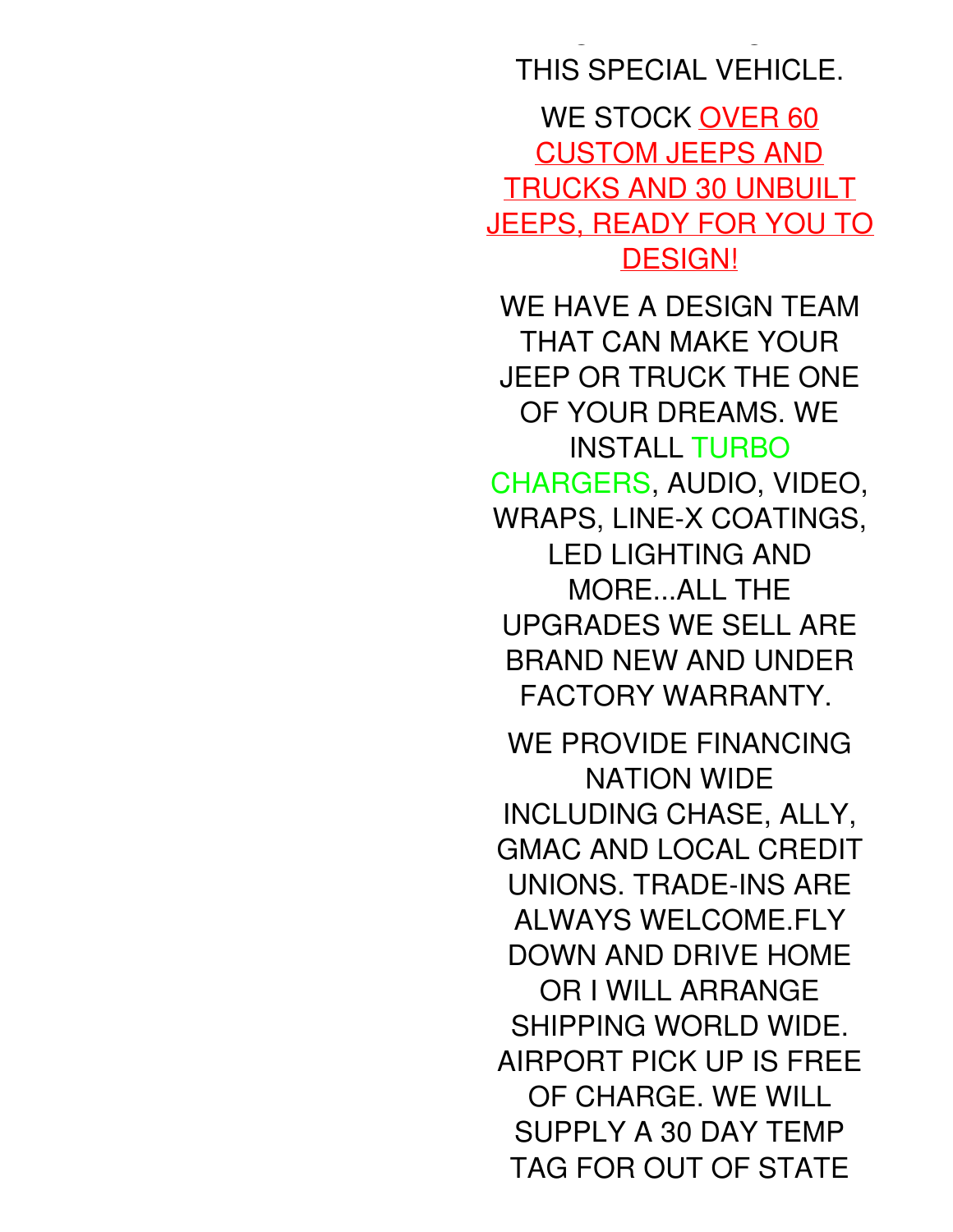BUYERS. WE DO NOT COLLECT SALES TAX ON CARS THAT ARE DELIVERED OUT OF STATE. WE INSPECT EVERY USED CAR FOR DEFECTS INSIDE AND OUT. WE DO EVERYTHING WE CAN TO MAKE THEM LIKE NEW. WE HAVE A FULL DETAIL SHOP AND DO DING REMOVAL AND CHIP REPAIR TO ALL OUR CARS. WE EVEN REPAIR SCUFFED WHEELS AND FIX DAMAGED LEATHER WHEN NEEDED. IN ADDITION, I HAVE A CUSTOMIZING BUSINESS THAT CAN MAKE YOUR CAR THE CAR OF YOUR DREAMS. WHEELS, GRILLS, AUDIO/VIDEO, TINT, CHROME ACCENTS AND CUSTOM PAINT ARE SOME OF THE SERVICES WE PROVIDE. IF YOU CAN IMAGINE IT, WE CAN DO IT. MOST CARS HAVE

FACTORY WARRANTY INCLUDED. FOR THOSE THAT DONT, I HAVE A GREAT DEAL ON BUMPER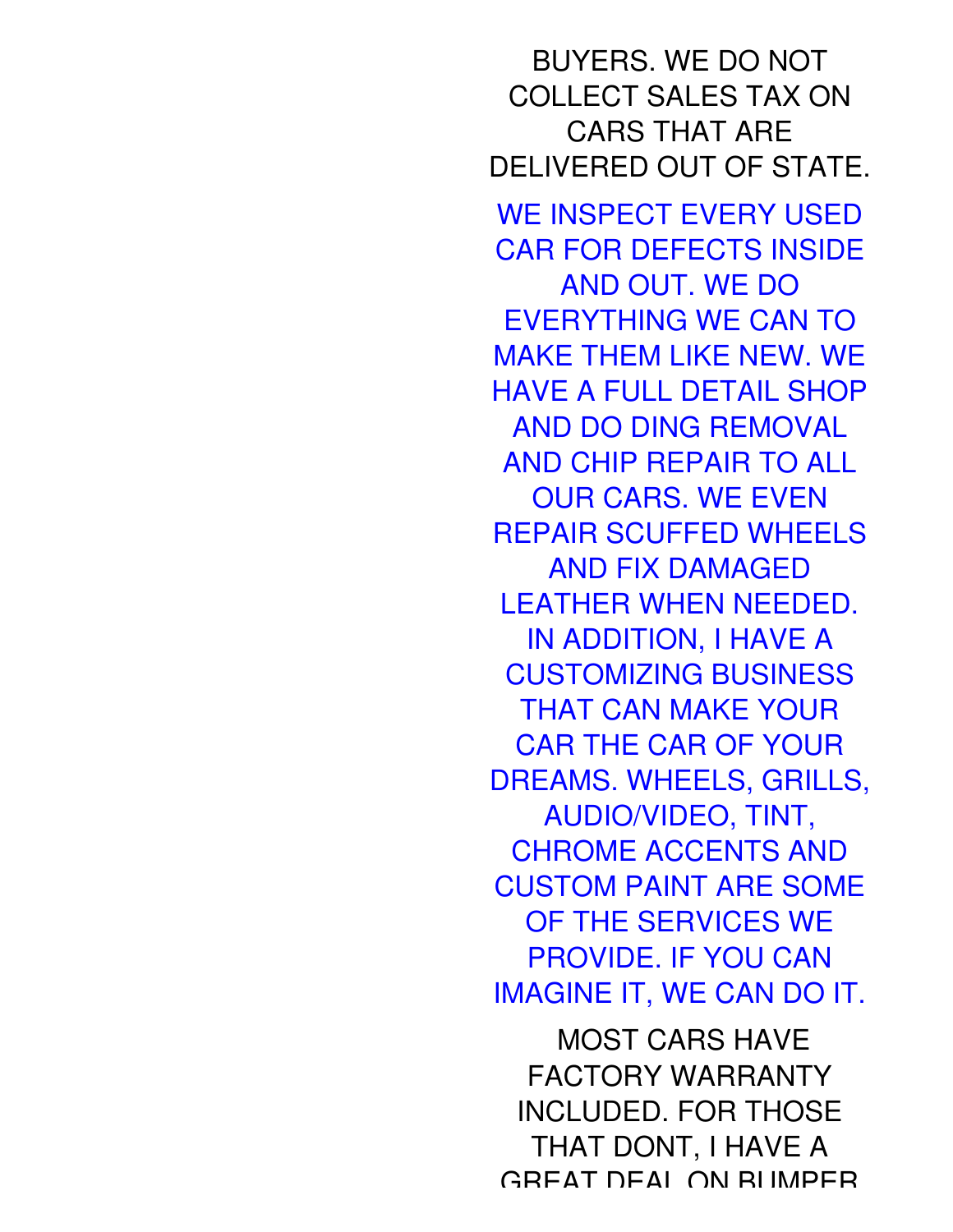GREAT DEAL ON BUMPER TO BUMPER COVERAGE OR POWER TRAIN WARRANTIES THAT ARE GOOD IN ALL 50 STATES AND CANADA. PRICES START AT \$500.

*I SPECIALIZE IN SHIPPING TO EUROPE AND ASIA. I HAVE CONTAINERS LEAVING WEEKLY. HAMBURG, GERMANY IS \$1,500, KOTKA, FINLAND IS \$2,000. U.K. IS \$2,000. LARGER VEHICLES ARE EXTRA.*

*MY INVENTORY IS FOR SALE LOCALLY AND ON OTHER SEARCH ENGINES. I HAVE THE RIGHT TO END AN AUCTION AT ANYTIME. WE TAKE TRADES AND WE BUY CLEAN CARS FROM FLORIDA RESIDENTS.*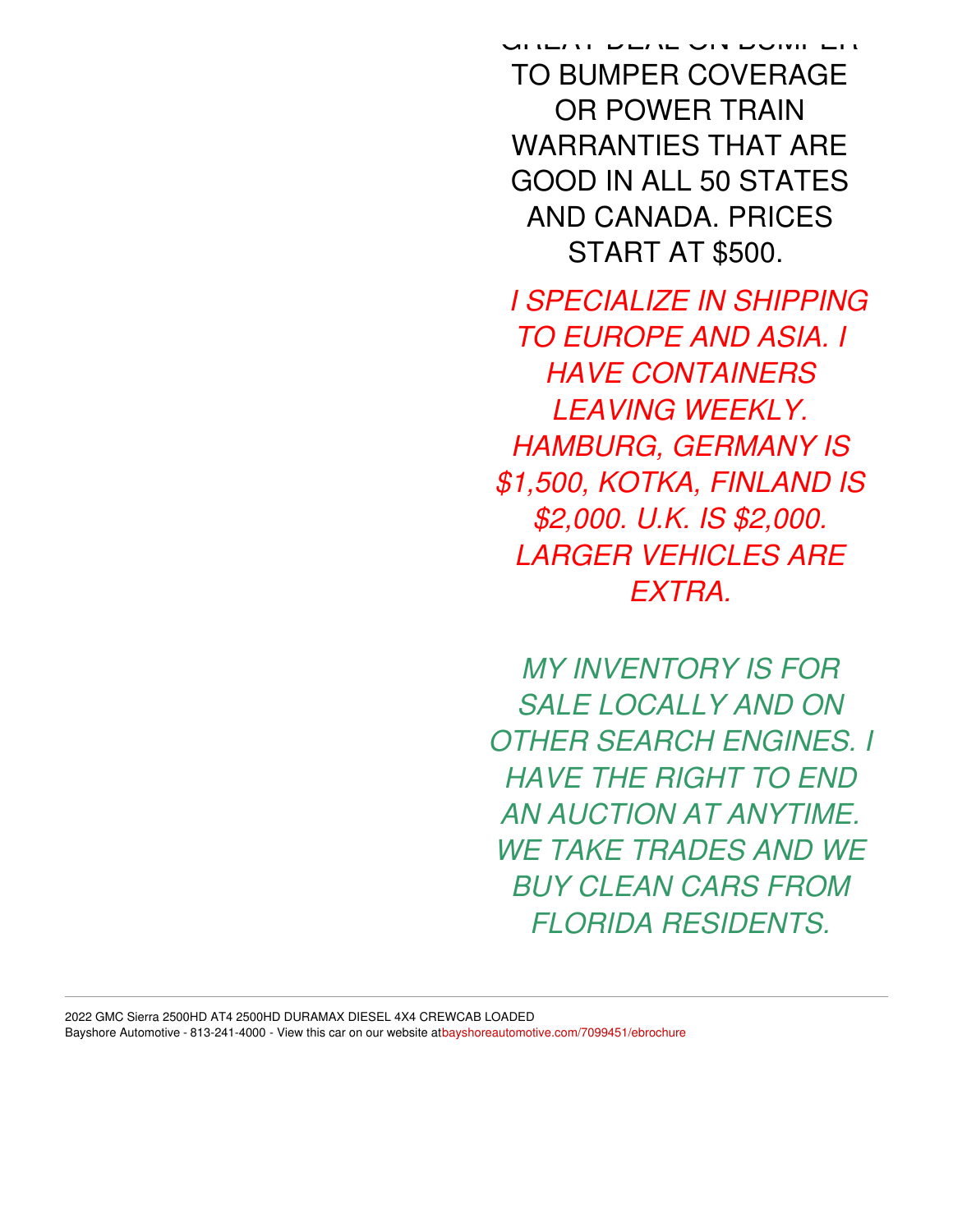

2022 GMC Sierra 2500HD AT4 2500HD DURAMAX DIESEL 4X4 CREWCAB LOADED Bayshore Automotive - 813-241-4000 - View this car on our website a[tbayshoreautomotive.com/7099451/ebrochure](https://bayshoreautomotive.com/vehicle/7099451/2022-gmc-sierra-2500hd-at4-2500hd-duramax-diesel-4x4-crewcab-loaded-plant-city-florida-33563/7099451/ebrochure)

### **Installed Options**

### **Interior**

- Air conditioning, dual-zone automatic climate control Air vents, rear
- Assist handles front A-pillar mounted for driver and passenger, rear B-pillar mounted
- Center Console, floor-mounted with cup holders, cell phone storage, power cord management, hanging file folder capability
- Compass, located in instrument cluster- Cruise control, steering wheel-mounted
- Defogger, rear-window electric- Door locks, power
- Driver Information Center, 4.2" diagonal color display includes driver personalization
- Driver memory recalls driver "presets" for power driver seat and outside mirrors
- Exterior Temperature Display, located in radio display
- Floor covering, color-keyed carpeting
- GMC Connected Access capable (Subject to terms. See onstar.com or dealer for details)
- Instrument cluster, 6-gauge cluster featuring speedometer, fuel level, engine temperature, tachometer, voltage and oil pressure
- Keyless Open and Start- Mirror, inside rearview auto-dimming
- Power outlet, bed mounted, 120-volt (400 watts shared with (KI4) instrument panel mounted power outlet)
- Power outlet, front auxiliary, 12-volt
- Power outlet, instrument panel, 120-volt (400 watts shared with (KC9) bed mounted power outlet)
- Power outlet, rear auxiliary, 12-volt
- Premium Floor Liners with removable carpet insert, front (Removed as standard equipment if (R8R) Spray-on bedliner delete is added.)
- Premium Floor Liners with removable carpet insert, rear (Removed as standard equipment if (R8R) Spray-on bedliner delete is added.)
- Rear Seat Reminder- Remote vehicle starter system
- Seat adjuster, driver 10-way power including lumbar
- Seat adjuster, passenger 10-way power including lumbar
- Seat trim, Perforated leather-appointed front
- Seat, Up-level Rear with Storage Package, 60/40 folding bench for Crew Cab models,
- includes full-length bench seat, seatback storage on left and right side, center fold out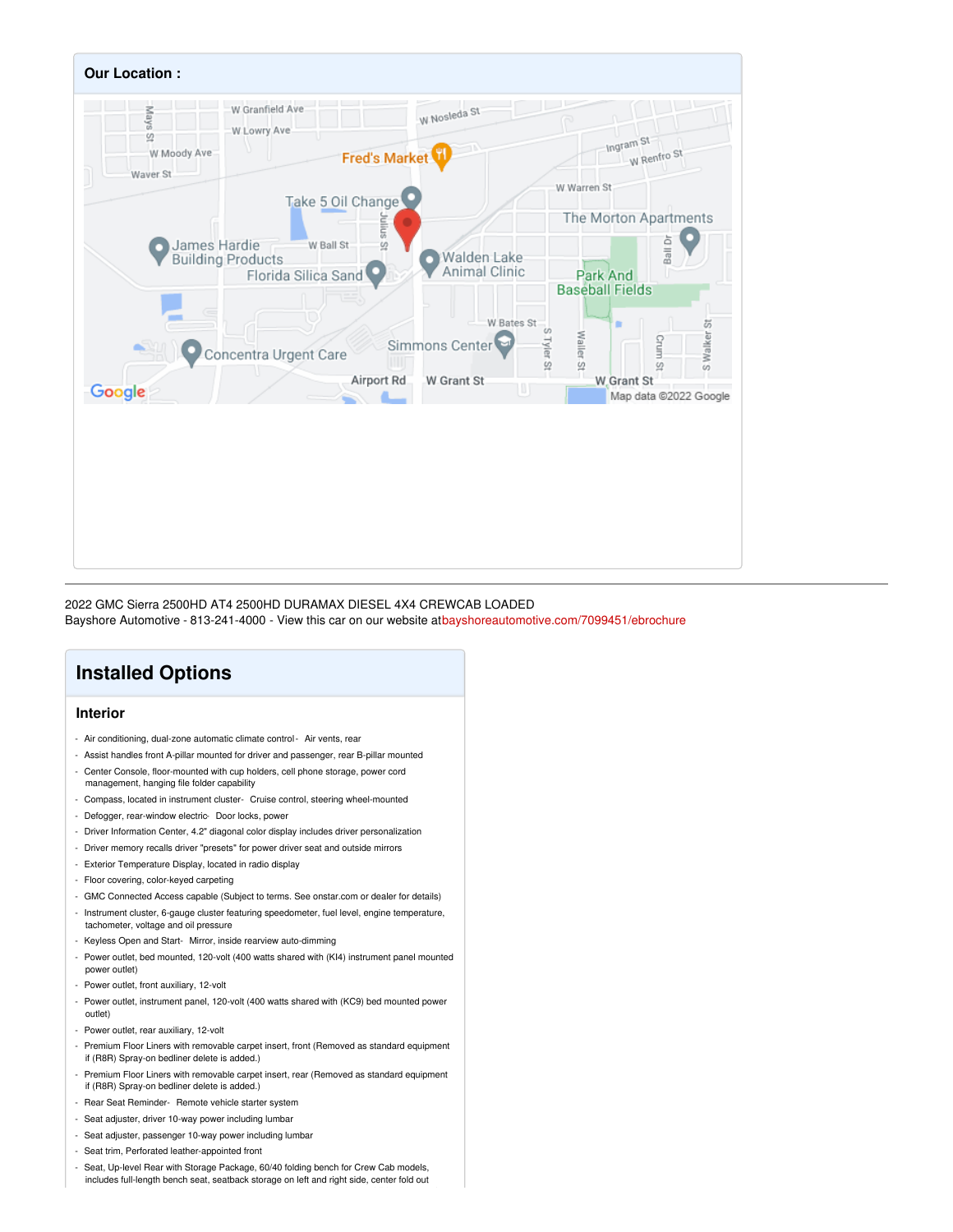armrest with 2 cupholders, full cab width under-seat storage, (includes child seat top tether anchor)

- Seating, heated driver and front outboard passenger (Vehicles built prior to 11-15-2021 and on or after 2-21-2022 through 3-13-2022 and after 4-24-2022 will include Heated driver and front outboard passenger seats. Certain vehicles built between 11-15-2021 and 2-20-2022 and after 3-13-2022 through 4-24-2022 will be forced to include (00V) Not Equipped with Heated or Ventilated Front Seats, which removes heated front seats. See dealer for details or the window label for the features on a specific vehicle. Feature will not function on certain models without later dealer retrofit, see dealer for details.)
- Seats, front bucket with center console
- Seats, ventilated driver and front passenger (Vehicles built prior to 11-15-2021 and on or after 2-21-2022 through 3-13-2022 and after 4-24-2022 will include ventilated front seats. Certain vehicles built between 11-15-2021 and 2-20-2022 and after 3-13-2022 through 4- 24-2022 will be forced to include (00V) Not Equipped with Heated or Ventilated Front Seats, which removes heated front seats. See dealer for details or the window label for the features on a specific vehicle. Feature will not function on certain models without later dealer retrofit, see dealer for details.)
- Steering column, lock control, electrical
- Steering column, manual Tilt-Wheel and telescoping- Steering wheel audio controls
- Steering wheel, heated (Vehicles built prior to 12-6-2021 and after 3-27-2022 include heated steering wheel. Vehicles built on or after 12-6-2021 through 3-27-2022 will be forced to include (00G) Not Equipped with Heated Steering Wheel, which removes the heated steering wheel. See dealer for details or the window label for the features on a specific vehicle.)
- Steering wheel, leather-wrapped- Theft-deterrent system, unauthorized entry
- USB Ports (Inside Console with bucket seats), 2 also includes 1 SD card reader and auxiliary jack
- USB ports, 2 (first row) located on instrument panel
- USB ports, dual, charge-only (2nd row)- Window, power front, passenger express up/down
- Windows, power front, drivers express up/down- Windows, power rear, express down

#### **Exterior**

- Bed Liner, Spray-on, Pickup bedliner with GMC logo (does not include spray-on liner on tailgate due to Black composite inner panel) (AT4 logo replaces GMC logo. Not available with any Ship Thrus EXCEPT (VSH), (VTV), (TCH) or (TCE). (CGN) Bed liner as standard equipment is deleted if (R8R) Spray-on bedliner delete is desired.)
- Bed Step, Black integrated on forward portion of bed on driver and passenger side
- Bumper, front, body-color lower- Bumper, rear body-color with bumper CornerSteps
- Cargo tie downs (12), fixed rated at 500 lbs per corner CornerStep, rear bumper
- Door handles, body-color- Fog lamps, LED- Glass, deep-tinted
- Grille (Painted Black surround with high gloss Black mesh and Black chrome inserts.)
- Headlamps, LED reflector (high intensity) with LED turn signals and LED signature Daytime Running Lamps
- LED Cargo Area Lighting located in cargo bed activated with switch on center switch bank or key fob
- Lamps, cargo area cab mounted integrated with center high mount stop lamp, with switch in bank on left side of steering wheel
- Mirror caps, high gloss Black
- Mirrors, outside power-adjustable vertical trailering with heated and auto-dimming upper glass, (driver and passenger) lower convex mirrors, turn signal indicators, puddle lamps, perimeter lighting, auxiliary lighting, power folding/extending (extends 3.31" [84.25mm])
- Moldings, beltline, Black- Tailgate and bed rail protection caps, top
- Tailgate, GMC MultiPro Tailgate with six functional load/access features NOTE: Auto release can be disabled if ball hitch is installed. See Owner's manual for details
- Tailgate, gate function manual with EZ Lift includes power lock and release, includes hitch area light
- Taillamps, LED signature taillight with LED stop and reverse light
- Tire carrier lock keyed cylinder lock that utilizes same key as ignition and door
- Tire, spare LT275/70R18 all-terrain, blackwall- Tires, LT275/70R18E all-terrain, blackwall
- Wheelhouse liners, rear (Certain vehicles built prior to 3-21-2022 and after 4-7-2022 will include rear wheelhouse liners. Certain vehicles built on 3-21-2022 thru 4-7-2022 will be forced to include (RFZ) Not Equipped with Rear Wheelhouse liners, which removes Rear Wheelhouse liners. See dealer for details or the window label for the features on a specific vehicle.)
- Wheels, 18" (45.7 cm) machined aluminum wheel with Dark Grey metallic accents

#### **Safety**

- Air conditioning, dual-zone automatic climate control- Air vents, rear
- Assist handles front A-pillar mounted for driver and passenger, rear B-pillar mounted
- Center Console, floor-mounted with cup holders, cell phone storage, power cord management, hanging file folder capability
- Compass, located in instrument cluster- Cruise control, steering wheel-mounted
- Defogger, rear-window electric- Door locks, power
- Driver Information Center, 4.2" diagonal color display includes driver personalization
- Driver memory recalls driver "presets" for power driver seat and outside mirrors
- Exterior Temperature Display, located in radio display
- Floor covering, color-keyed carpeting
- GMC Connected Access capable (Subject to terms. See onstar.com or dealer for details)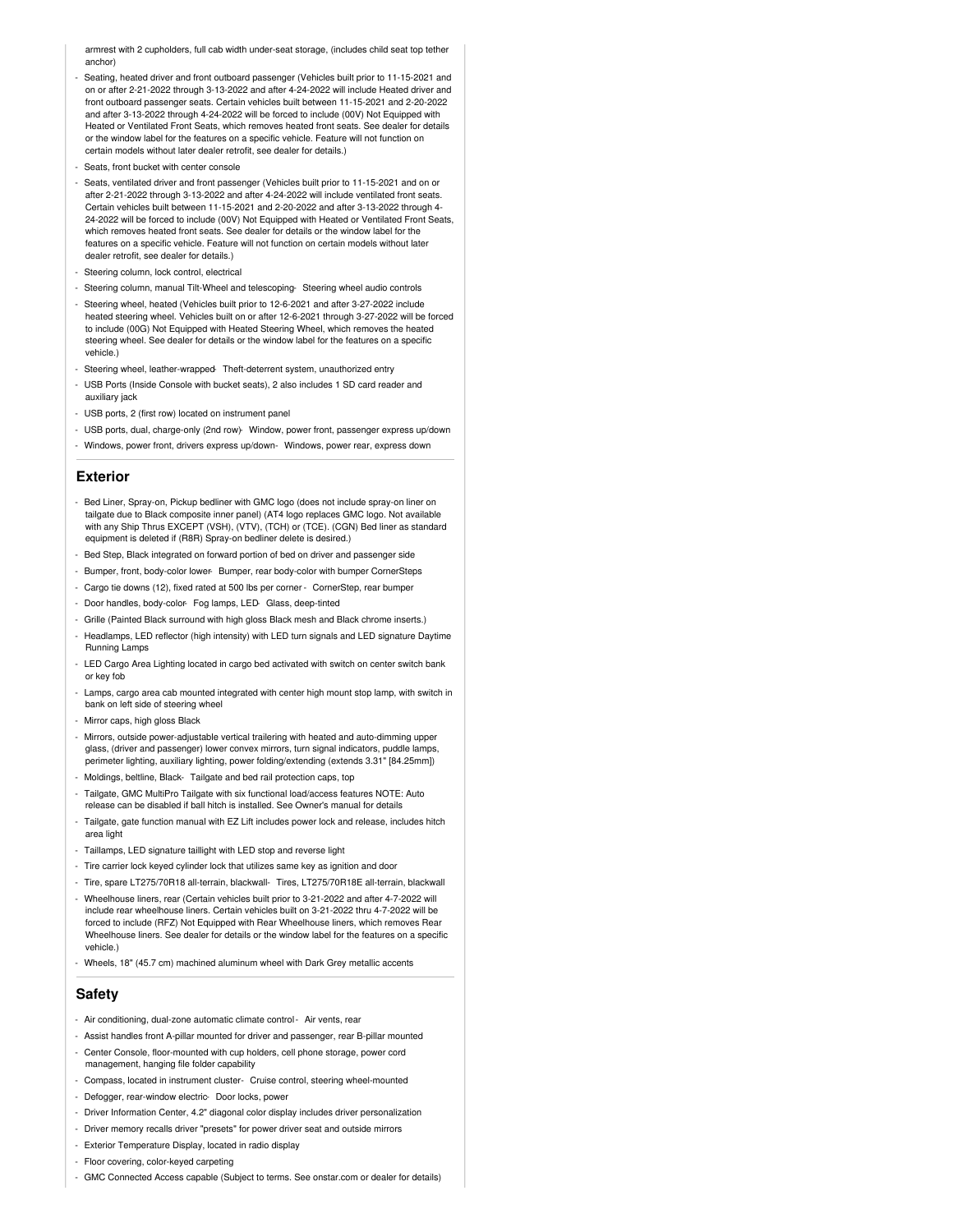- Instrument cluster, 6-gauge cluster featuring speedometer, fuel level, engine temperature, tachometer, voltage and oil pressure
- Keyless Open and Start- Mirror, inside rearview auto-dimming
- Power outlet, bed mounted, 120-volt (400 watts shared with (KI4) instrument panel mounted power outlet)
- Power outlet, front auxiliary, 12-volt
- Power outlet, instrument panel, 120-volt (400 watts shared with (KC9) bed mounted power outlet)
- Power outlet, rear auxiliary, 12-volt
- Premium Floor Liners with removable carpet insert, front (Removed as standard equipment if (R8R) Spray-on bedliner delete is added.)
- Premium Floor Liners with removable carpet insert, rear (Removed as standard equipment if (R8R) Spray-on bedliner delete is added.)
- Rear Seat Reminder- Remote vehicle starter system
- Seat adjuster, driver 10-way power including lumbar
- Seat adjuster, passenger 10-way power including lumbar
- Seat trim, Perforated leather-appointed front
- Seat, Up-level Rear with Storage Package, 60/40 folding bench for Crew Cab models, includes full-length bench seat, seatback storage on left and right side, center fold out armrest with 2 cupholders, full cab width under-seat storage, (includes child seat top tether anchor)
- Seating, heated driver and front outboard passenger (Vehicles built prior to 11-15-2021 and on or after 2-21-2022 through 3-13-2022 and after 4-24-2022 will include Heated driver and front outboard passenger seats. Certain vehicles built between 11-15-2021 and 2-20-2022 and after 3-13-2022 through 4-24-2022 will be forced to include (00V) Not Equipped with Heated or Ventilated Front Seats, which removes heated front seats. See dealer for details or the window label for the features on a specific vehicle. Feature will not function on certain models without later dealer retrofit, see dealer for details.)
- Seats, front bucket with center console
- Seats, ventilated driver and front passenger (Vehicles built prior to 11-15-2021 and on or after 2-21-2022 through 3-13-2022 and after 4-24-2022 will include ventilated front seats. Certain vehicles built between 11-15-2021 and 2-20-2022 and after 3-13-2022 through 4- 24-2022 will be forced to include (00V) Not Equipped with Heated or Ventilated Front Seats, which removes heated front seats. See dealer for details or the window label for the features on a specific vehicle. Feature will not function on certain models without later dealer retrofit, see dealer for details.)
- Steering column, lock control, electrical
- Steering column, manual Tilt-Wheel and telescoping- Steering wheel audio controls
- Steering wheel, heated (Vehicles built prior to 12-6-2021 and after 3-27-2022 include heated steering wheel. Vehicles built on or after 12-6-2021 through 3-27-2022 will be forced to include (00G) Not Equipped with Heated Steering Wheel, which removes the heated steering wheel. See dealer for details or the window label for the features on a specific vehicle.)
- Steering wheel, leather-wrapped- Theft-deterrent system, unauthorized entry
- USB Ports (Inside Console with bucket seats), 2 also includes 1 SD card reader and auxiliary jack
- USB ports, 2 (first row) located on instrument panel
- USB ports, dual, charge-only (2nd row)- Window, power front, passenger express up/down
- Windows, power front, drivers express up/down- Windows, power rear, express down

### **Mechanical**

- Air filter, heavy-duty- Air filtration monitoring
- Alternator, 170 amps (Requires (L8T) 6.6L V8 gas engine.) Auto-locking rear differential
- Battery, heavy-duty 720 cold-cranking amps/80 Amp-hr, maintenance-free with rundown protection and retained accessory power (Included and only available with (L8T) 6.6L V8 gas engine.)
- Brake lining wear indicator- Brakes, 4-wheel antilock, 4-wheel disc with DURALIFE rotors
- Capless Fuel Fill (Requires (L8T) 6.6L gas V8 engine.)
- Cooling, auxiliary external transmission oil cooler- Cooling, external engine oil cooler
- Engine, 6.6L V8 with Direct Injection and Variable Valve Timing, gasoline, (401 hp [299 kW] @ 5200 rpm, 464 lb-ft of torque [629 N-m] @ 4000 rpm)
- Four wheel drive
- Frame, fully-boxed, hydroformed front section and a fully-boxed stamped rear section
- GVWR, 10,650 lbs. (4831 kg) (Included and only available with TK20743 model and (L8T) 6.6L V8 gas engine with 18" or 20" wheels or TK20943 and (L8T) 6.6L V8 gas engine with 17" wheels.)
- Hill Descent Control
- In-vehicle Trailering App, System includes checklist, trailer maintenance reminders, trailer security alerts, trailer mileage, tow/haul reminder, trailer electrical diagnostics and Trailer Tire Pressure Monitor System module (Includes trailer tire pressure monitoring alert when (PTT) trailer tire pressure monitor sensors are installed.)
- Pickup bed includes bed assist step
- Rear axle, 3.73 ratio (Requires (L8T) 6.6L V8 gas engine.) Recovery hooks, Red
- Skid Plates protect the oil pan, front axle and transfer case
- Steering, Digital Variable Steering Assist This system automatically adjusts steering based on speed, road conditions, and other inputs to reduce driver effort and fatigue
- Suspension, Off-Road includes twin-tube shocks- Trailer brake controller, integrated
- Transfer case, two-speed active, electronic Autotrac with push button control
- Transmission, 6-speed automatic, heavy-duty